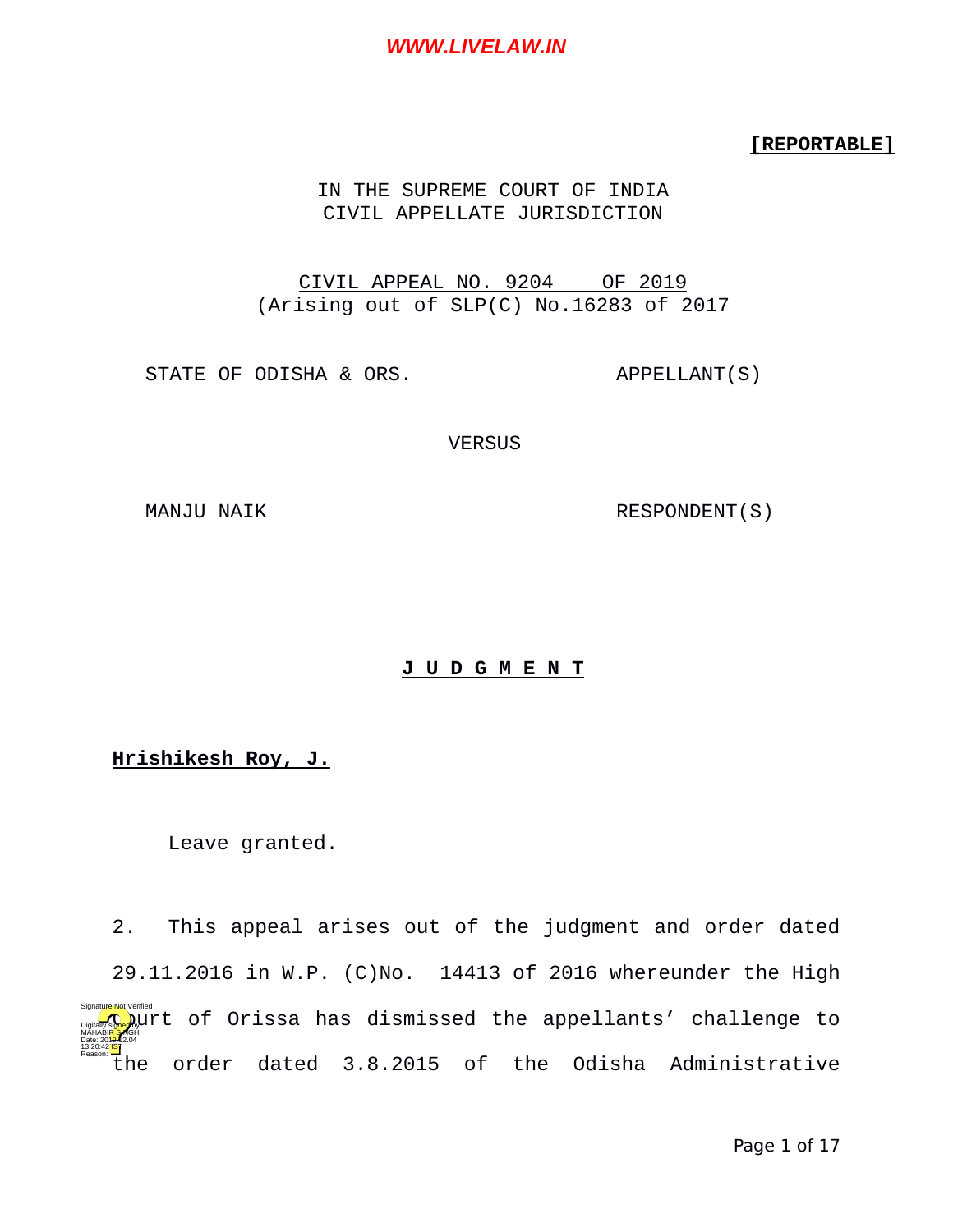Tribunal (hereinafter referred to as *"the Tribunal"*) under which the authorities were directed to consider sanction of invalid pension in favour of late Sagar Naik (husband of the respondent) and thereafter settle family pension in favour of the applicant, under the provisions of the *Orissa Civil Services (Pension) Rules- 1992* (hereafter referred to as *"the Pension Rules"*).

3. The respondent filed the OA No. 18(B)/2010 before *the Tribunal* praying for fixation of pay of late Sagar Naik and for disbursal of his accrued financial benefits with effect from 1.1.1996 until he was retired on 6.7.1996 on being mentally incapacitated. The applicant also prayed for sanction of family pension from the date of death of her husband i.e. 24.7.1996.

4. The applicant projected before *the Tribunal* that her husband on being found incapacitated was made to retire from service on 6.7.1996 and he died soon thereafter on 24.7.1996 and therefore, the widow is entitled to family pension. She also tried to make out a case for grant of invalid pension in favour of her late husband.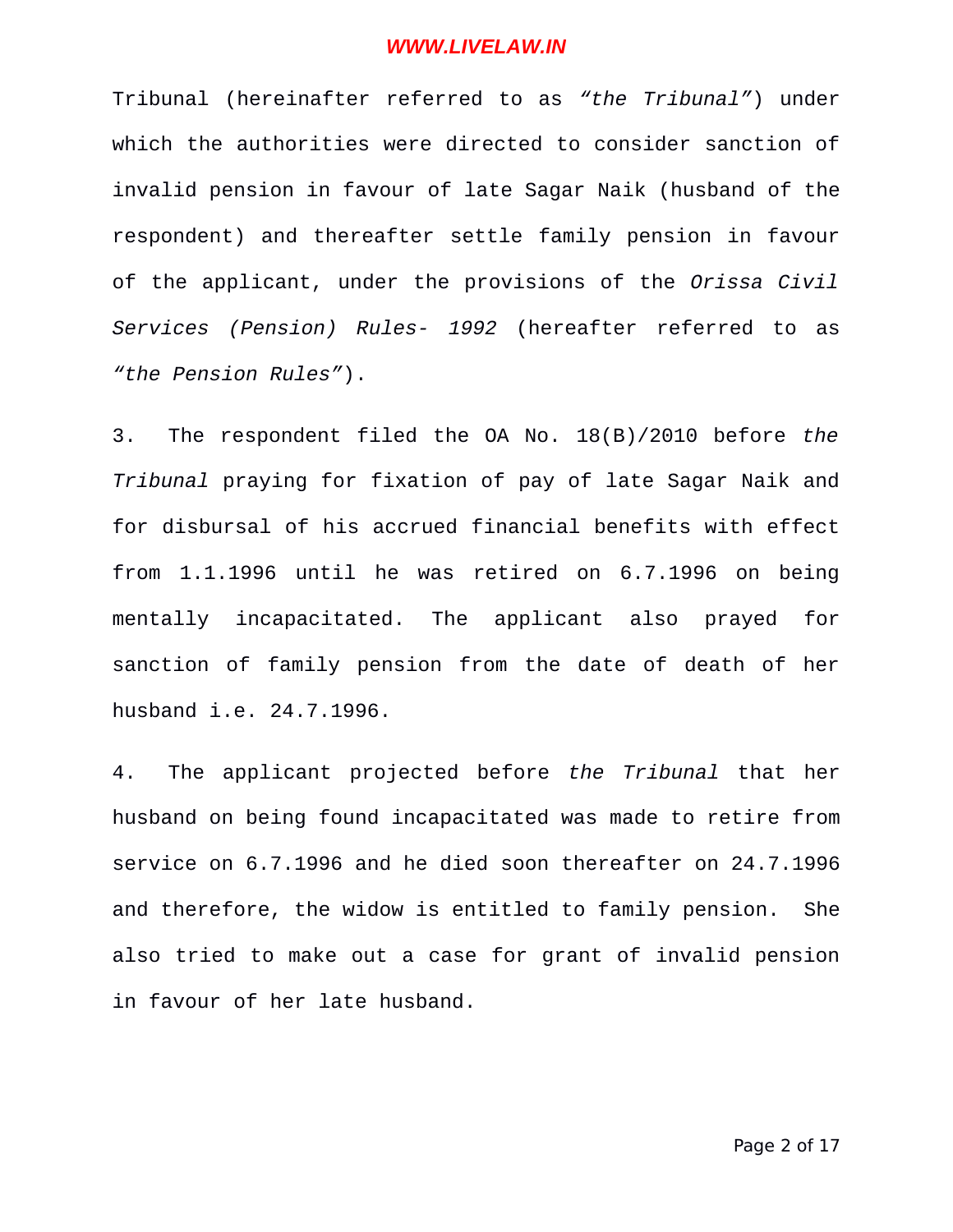5. Opposing the prayers, the Government Advocate on behalf of the State contended before the Tribunal that the applicant's husband had not rendered the qualifying period of service so as to make him eligible for pension. Opposing the claim for invalid pension for the deceased husband, the appellants contended that *Rule 39* of *the Pension Rules* governing invalid pension has to be read together with *Rule 47* which specifies the qualifying service of ten years for grant of pension and accordingly it was argued that the applicant is disentitled to any relief from *the Tribunal*.

6. Notwithstanding the State's above contention, *the Tribunal* concluded that the applicant's husband is entitled to invalid pension under *Rule 39* of *the Pension Rules* and accordingly, the authorities were directed to sanction the invalid pension for the applicant's husband and after his death, to settle the family pension for the applicant, after regularizing the services of the deceased employee.

7. The above decision was challenged by the appellants through W.P.(C) No. 14413/2016 where the State projected that *Rule 39* has to be read jointly with *Rule 47* of *the Pension Rules* and if Rules are applied as it should be, conjointly, the deceased government employee is ineligible

Page 3 of 17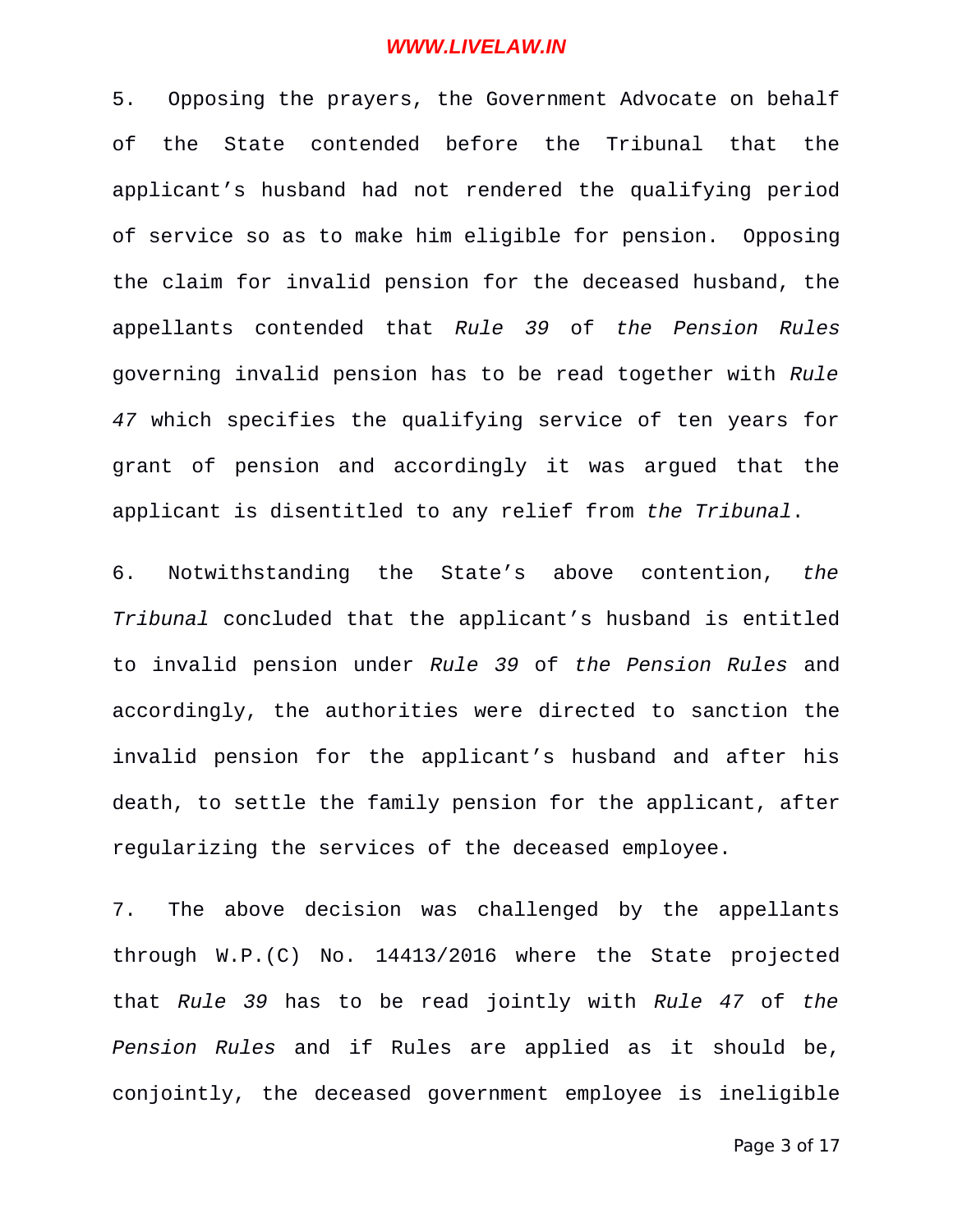for invalid pension. However, without adverting to the specific contention raised by the appellants, the High Court observed that a reasoned order was passed by *the Tribunal* declaring entitlement for the invalid pension and accordingly the Tribunal's impugned order was left undisturbed and the writ petition came to be dismissed.

8. Representing the State of Odisha and other appellants, Ms. Anindita Pujari, learned counsel submits that the deceased government employee was unauthorizedly absent from service from 1.2.1995 to 23.7.1995 and was under suspension from 24.7.1995 to 6.7.1996 and this period cannot be counted for determining the qualifying service. Thus, in his credit, the deceased employee had net qualifying service of 4 years 6 months and 29 days until he was superannuated on 6.7.1996. The learned counsel then refers to the provisions of *Rule 47(2)(b)* and *47(5)(i)* to argue that without completing the qualifying service of ten years, the deceased employee is ineligible for pension. Due to such non-entitlement, the widow was granted the alternate benefit i.e., the service gratuity amount by computing the entitlement under *Rule 47(5)(i)*of the *Pension Rules.*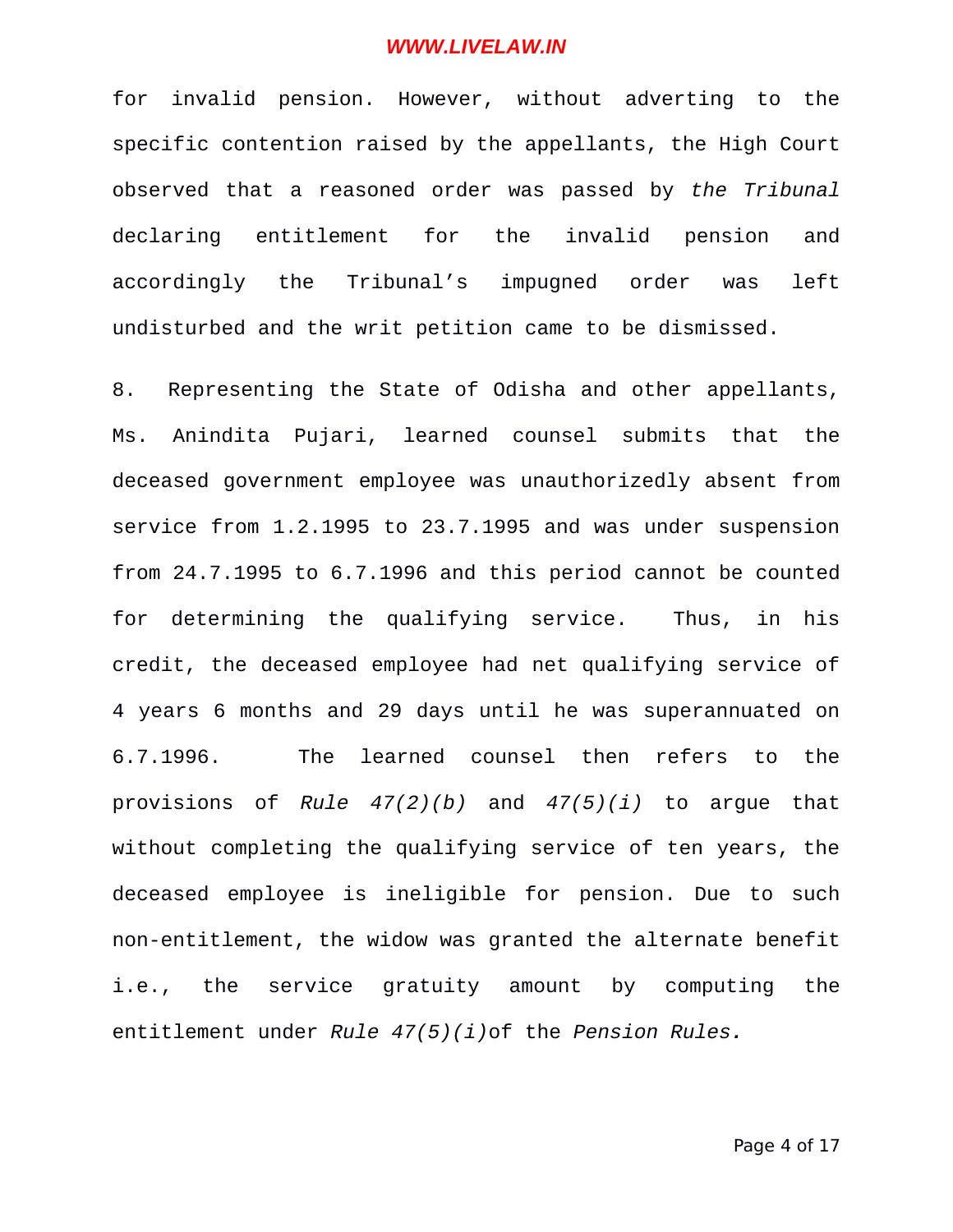9. On account of the short duration of service rendered by the deceased employee, the State's counsel then argues that the respondent's husband cannot be granted invalid pension under *Rule 39* as the provision has to be conjointly read with *Rule 47* and *Rule 56* of *the Pension Rules* which specify the qualifying service of ten years and also the consequences for those who do not satisfy the eligibility criterion for qualifying service.

10. Per-contra, Mr. Kedar Nath Tripathi, learned counsel for the respondent/applicant, would however argue that the government employee was allowed to retire from service on 6.7.1996 on the ground of mental incapacity and since invalid pension is envisaged under *Rule 39* of *the Pension Rules* for such prematurely retiring employees suffering permanent incapacity, *the Tribunal* and the High Court have rightly ordered for grant of invalid pension for the respondent's husband.

11. The learned counsel then submits that since the government servant died within few days of retirement, firstly he must be paid the invalid pension under *Rule 39* and after his death on 24.7.1996, the respondent as the widow, should be held entitled to family pension.

Page 5 of 17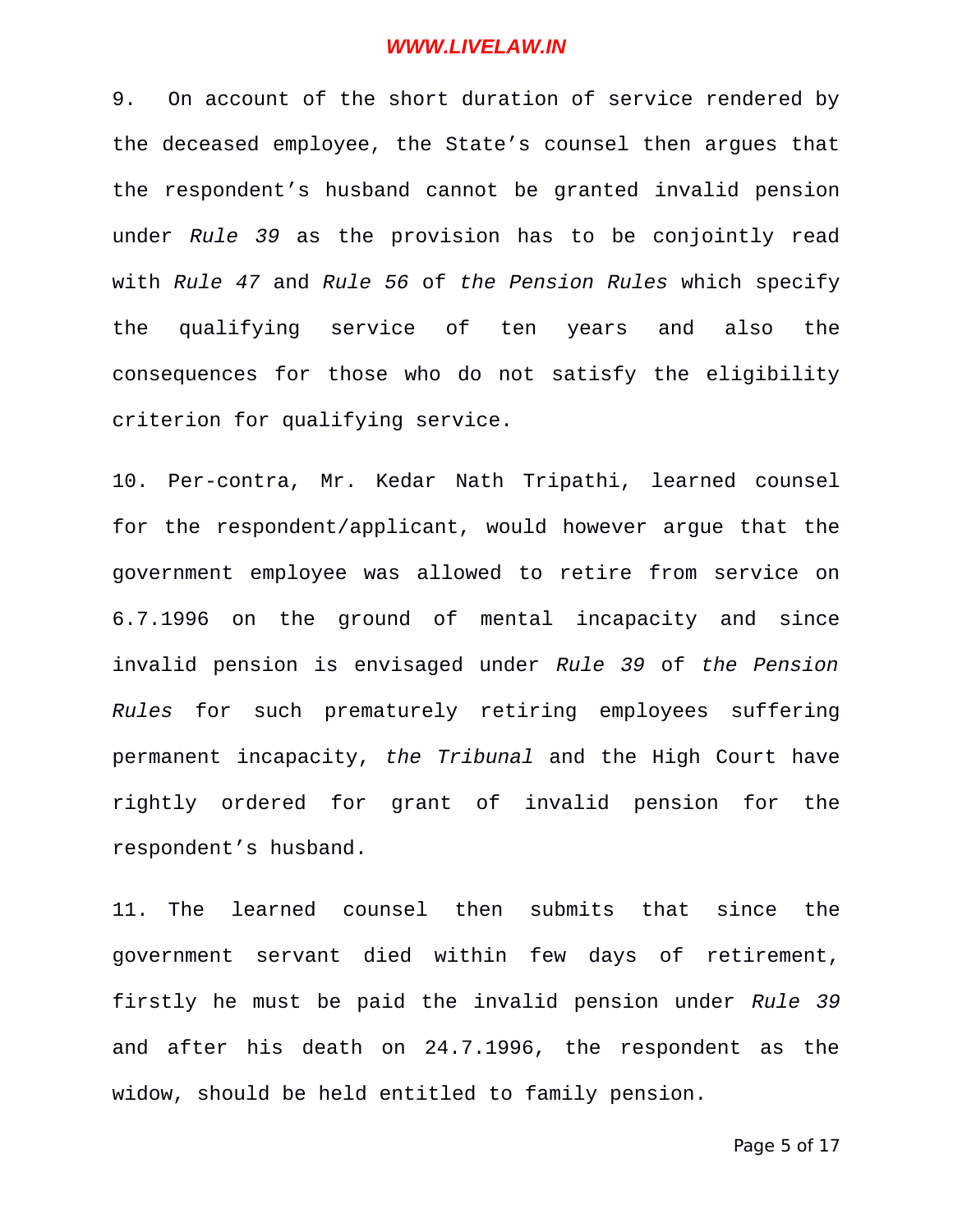12. The issue to be considered here is whether the minimum qualifying service prescribed under *the Pension Rules* can be ignored for the purpose of consideration of invalid pension under *Rule 39* of the *Pension Rules.* As a corollary, whether *the Tribunal* or the High Court erred in directing invalid pension for a government employee who did not have the qualifying service, prescribed under *the Pension Rules*.

13. At this stage, the relevant provisions of *the Pension Rules* are extracted hereinbelow for ready reference:-

> *". . . . . . . . . . . . . . . . . . . . 39. Invalid Pension – (1) invalid pension may be granted if a Government servant retires from the service on account of bodily or mental infirmity which permanently incapacitates him for the service.*

> *(2) A Government servant applying for an invalid pension shall submit a medical certificate of incapacity from the following medical authority, namely : -*

> *(a) Medical Board, in the case of all Gazetted and specially declared Gazetted Government servants, and*

> *(b) A Chief District Medical Officer or Medical Officer of equivalent status in case of other Government servants.*

*47. Amount of pension (1)* 

*\*\*\*\*\*\*\*\* \*\*\*\*\*\*\*\* \*\*\*\**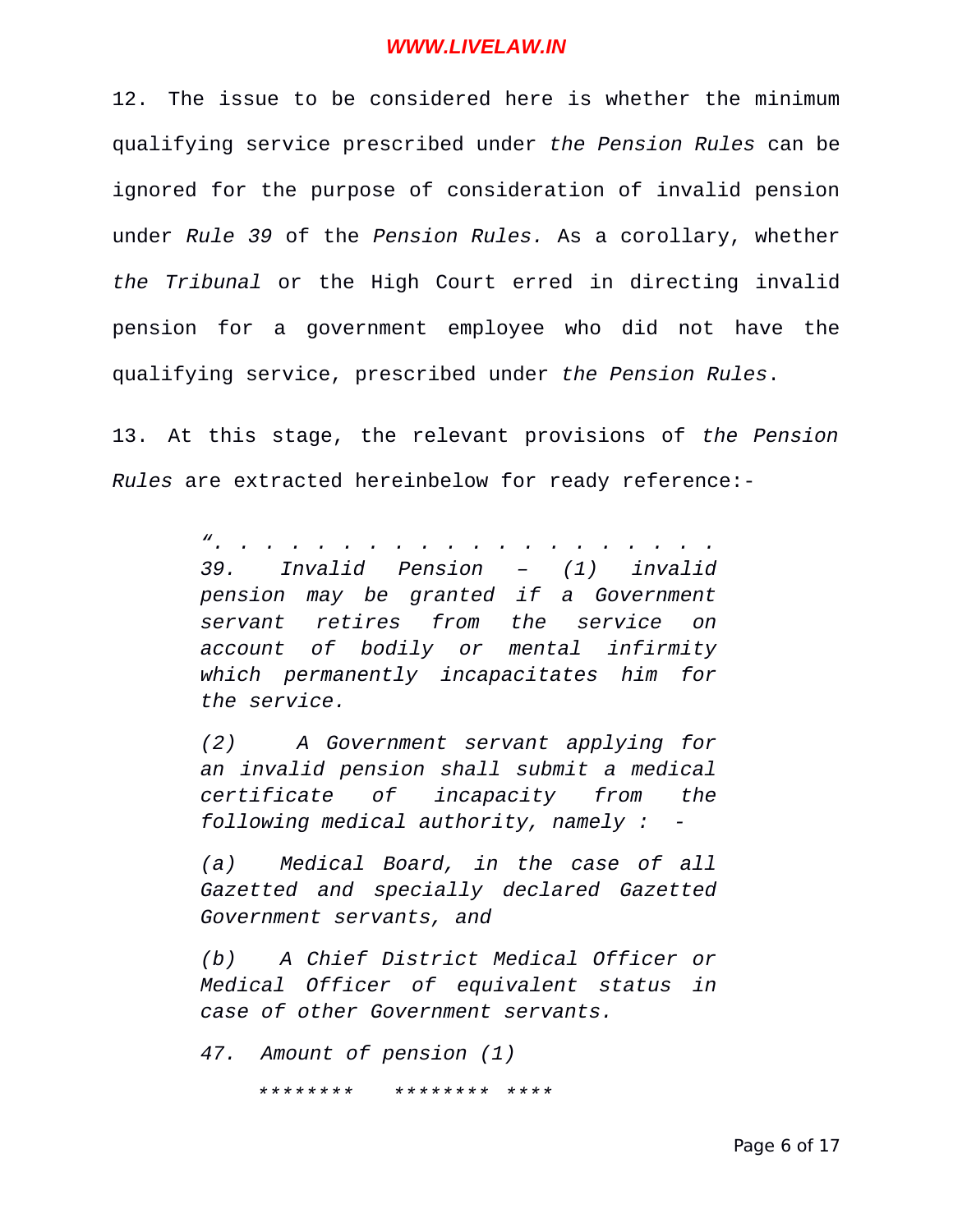*2 (a) \*\*\*\*\*\*\*\* \*\*\*\*\*\*\*\* \*\*\*\** 

 *(b) In the case of Government servant retiring in accordance with the provisions of these rules before completing qualifying service of thirty-three years, but after completing qualifying service of ten years, the amount of pension shall be proportionate to the amount of pension admissible under clause (a) and in no case the amount of pension shall be less than the minimum amount of pension admissible.*

> *\*\*\*\*\*\*\*\* \*\*\*\*\*\*\*\* \*\*\*\* \*\*\*\*\*\*\*\* \*\*\*\*\*\*\*\* \*\*\*\**

*(5)(i) In the case of a Government servant retiring in accordance with the provisions of these rules before completing qualifying service of ten years, the amount of service gratuity shall be paid at a uniform rate on half month's emoluments for every completed six monthly period of service.*

*56. Family Pension :*

*\*\*\*\* \*\*\*\* \*\*\*\* \*\*\*\* \*\*\*\* \*\*\*\* \*\*\*\**

*(2) Without prejudice to the provisions contained in Sub-rule (4) where a Government servant dies-*

*\*\*\*\* \*\*\*\* \*\*\*\* \*\*\*\* \*\*\*\* \*\*\*\* \*\*\*\*\**

*(c ) After retirement from service and was on the date of death in receipt of pension, or compassionate allowance, referred to in Chapter IV other than the pension referred to in rules 43 and 44 the family of the deceased shall be entitled to family pension, the amount of which shall be*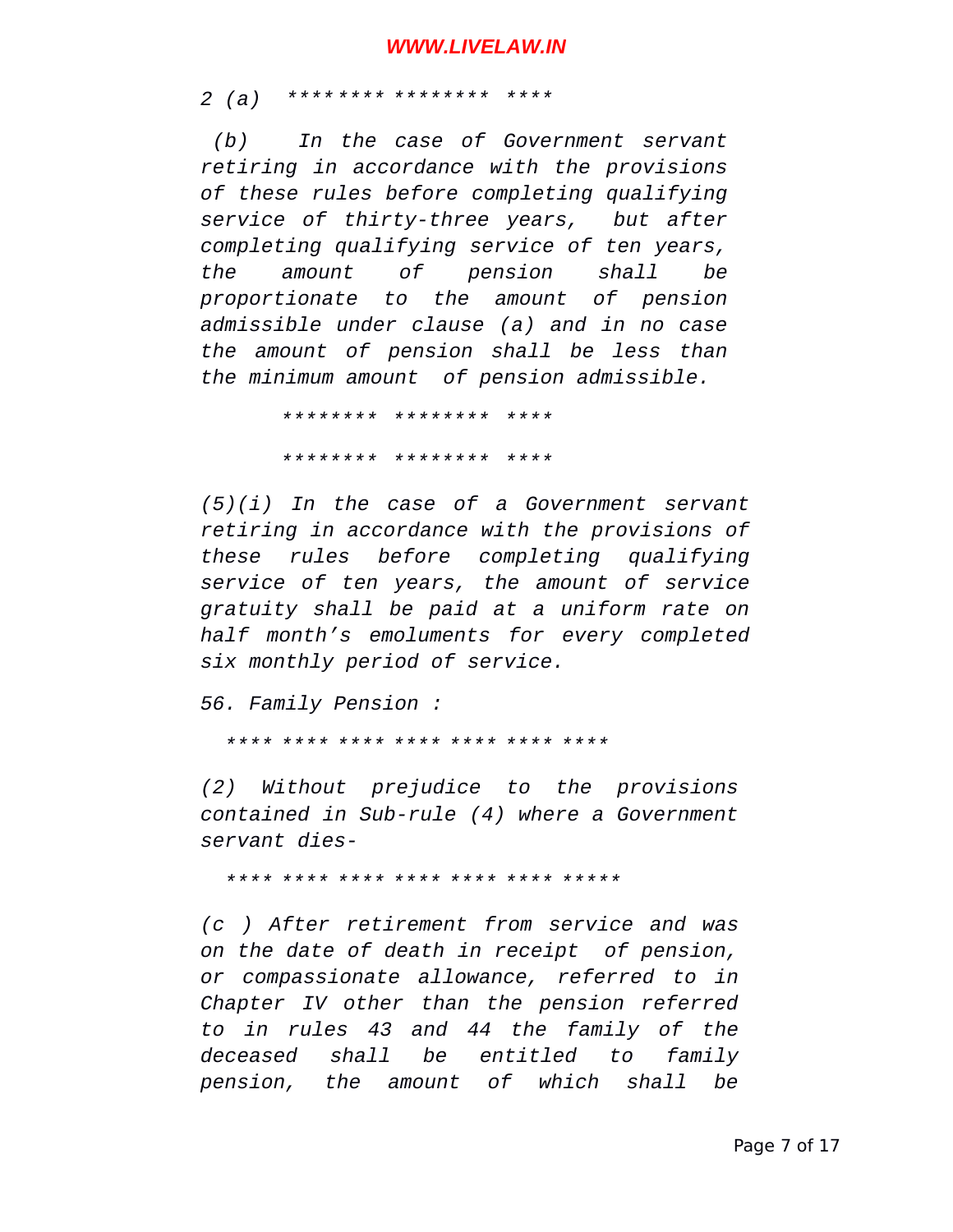*determined in accordance with the table below.* 

*. . . . . . . . . . . . . . . . . . . . . ."*

14. The respondent's husband, late Sagar Naik was appointed on 22.8.1989 under the Rehabilitation Assistance Scheme as his father late Suri Naik died in harness, while serving in the M.K.C.G. Medical College and Hospital. The appointee was however found to be suffering from mental incapacity and accordingly, on the basis of the medical certificate issued by the HoD of the Psychiatric Department of the S.C.B. Medical College, Cuttack, the employee was retired from service on 6.7.1996 on the ground of mental incapacity. The case paper reveals that the service of the employee was erratic, as he remained absent from 1.2.1995 to 23.7.1995 and was under suspension from 24.7.1995 to 6.7.1996. Thus his net qualifying service for the benefits under the *Pension Rules* was taken as 4 years 6 months and 29 days only.

15. For government servants not completing ten years qualifying service prescribed in *Rule 47(5)(i)* of *the Pension Rules*, the service gratuity is to be paid at a uniform rate of half month's emolument for every completed

Page 8 of 17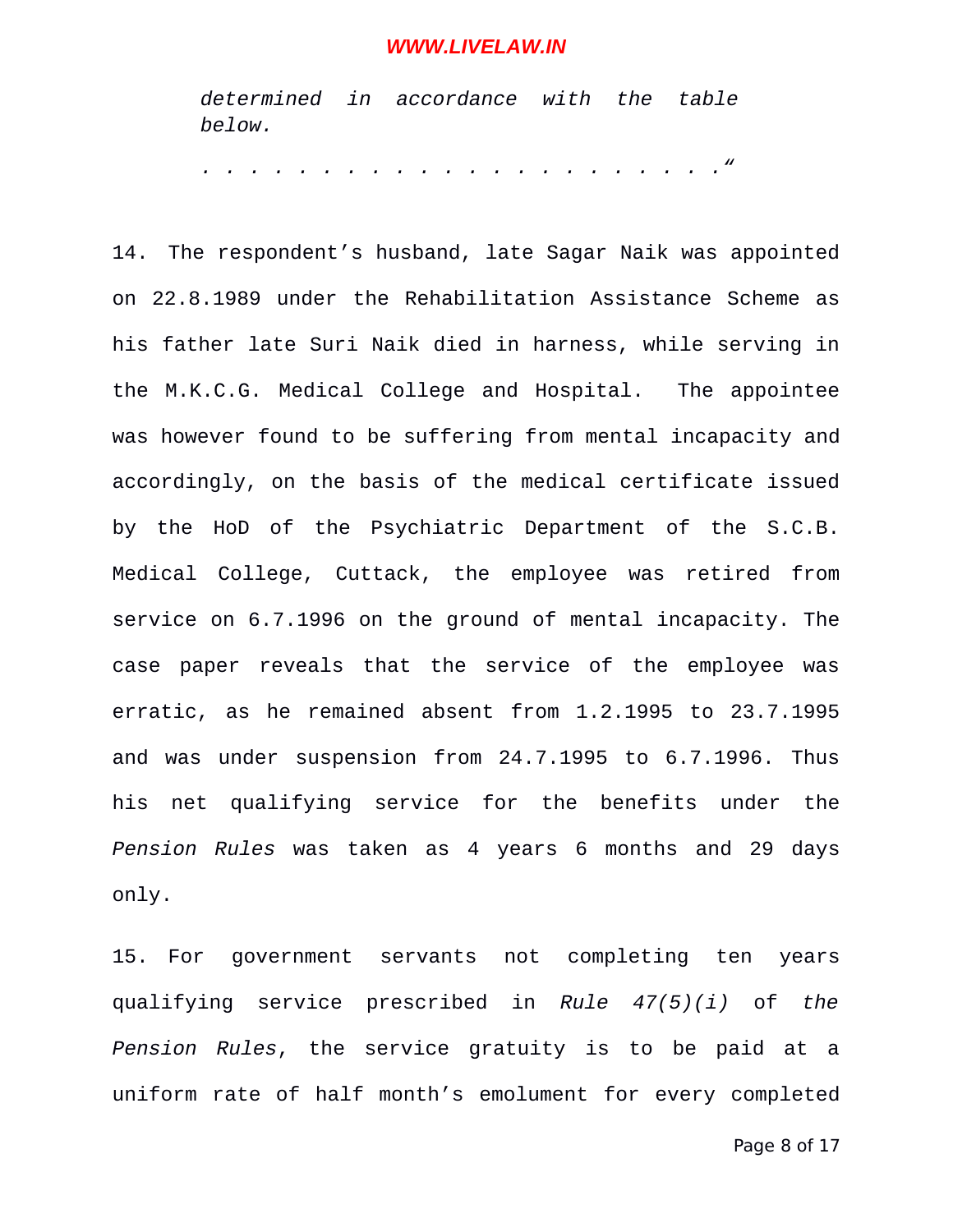six months period of service. Such gratuity benefit as also the other terminal benefits like GPF, unutilized Earned Leave, Death-cum-Retirement Gratuity (DCRG), etc. were sanctioned and paid to the widow of the employee. Moreover, respondent was also appointed as a sweeper under the Rehabilitation Assistance Scheme and she is in regular government service, since 12.6.2006.

16. The gratuity and other benefits and the compassionate appointment was accepted by the respondent without raising any additional claim towards invalid pension for her deceased husband, who retired on 6.7.1996.Long after his death on 24.7.1996, the respondent approached *the Tribunal* to belatedly pray for firstly, fixation of pay for her husband in the revised scale with effect from 1.1.1996 till his superannuation and also to sanction family pension benefits for the applicant, following the death of the government employee (on 24.7.1996) along with all consequential and terminal benefits. The respondent never however prayed for invalid pension before *the Tribunal.* Yet, *the Tribunal* ordered for invalid pension for the respondent's husband, under *Rule 39* of the *Pension Rules*.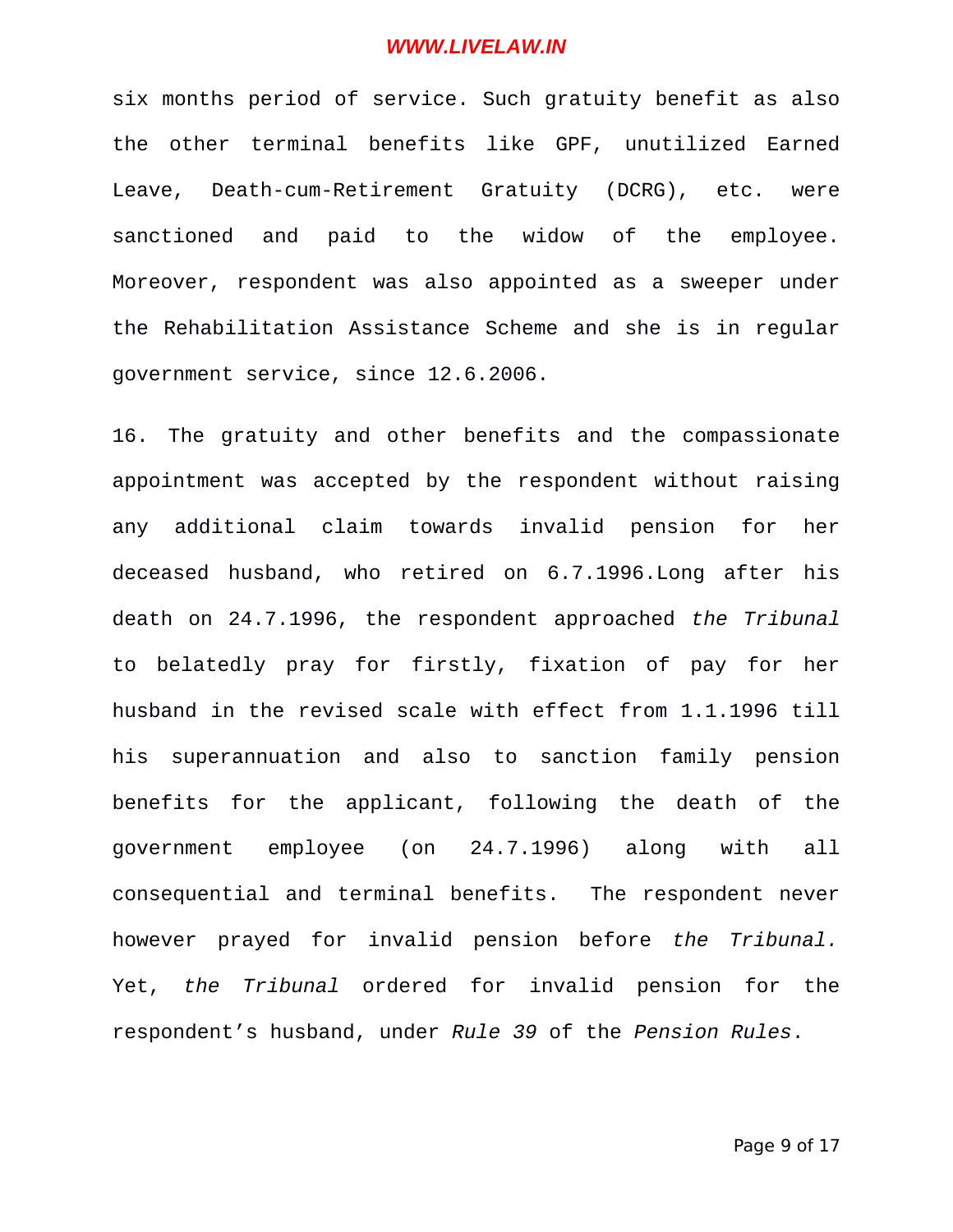17. When *the Tribunal's* decision was challenged in the High Court, the State specifically contended that *Rule 39* has to be read together with *Rule 47* of *the Pension Rules* and the specified qualifying service must be satisfied even for claiming invalid pension. But the High Court without adverting to the specific contention raised by the appellants, dismissed the writ petition with a cryptic order observing that *the Tribunal* has passed a reasoned order and that the husband of the respondent is entitled to invalid pension under *Rule 39* of *the Pension Rules*.

18. The requirement of completing the qualifying service of ten years for receipt of pension is prescribed under *Rule 47(2)(b)* and for those government employees who retire before completing the qualifying service, alternate relief is envisaged under the *Pension Rules* itself. How the service gratuity is to be computed, is also prescribed in *Rule 47(5)(1) of the Pension Rules.* 

19. The respondent's husband was retired on the ground of mental infirmity and hence the service gratuity was paid and the widow had received the same, without any demur. She never raised any claim for invalid pension either at the time of retirement on 6.7.1996 or even when she approached

Page 10 of 17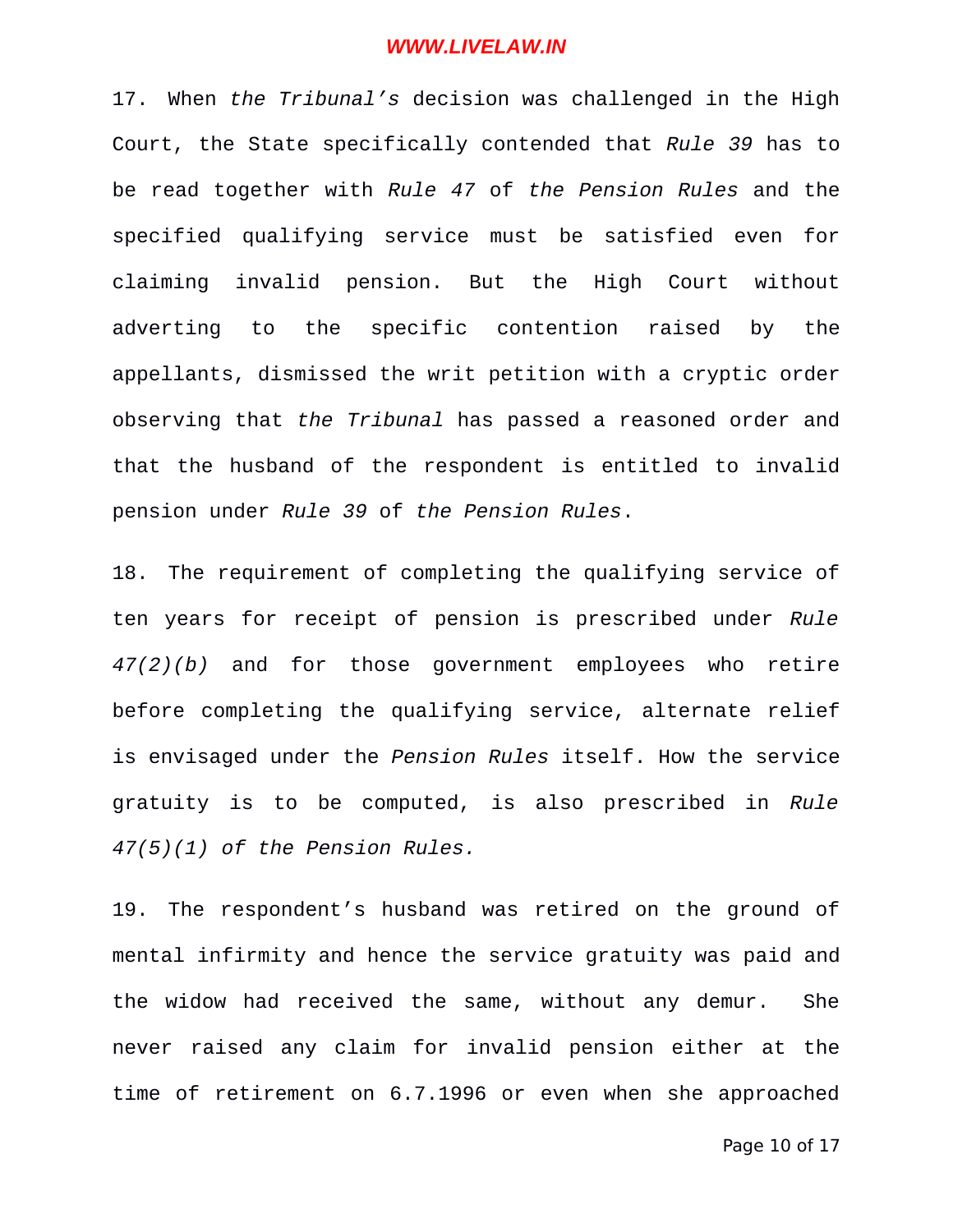*the Tribunal* i.e. 14 years later in the year 2010. Nevertheless, *the Tribunal* went beyond the prayers in the O.A. No. 18(B)/2010 and ordered for invalid pension for late Sagar Naik and then following his death, ordered for family pension for the widow. In declaring such entitlement the High Court and *the Tribunal* however ignored the qualifying service of ten years as prescribed in *the Pension Rules* although the State specifically argued that the qualifying service criterion has to be satisfied not only for the regular pension but also for the invalid pension since both claims are to be considered under the very same *Pension Rules*.

20. An employee becomes entitled to pension by stint of his long service for the employer and, therefore, it should be seen as a reward for toiling hard and long for the employer. The *Pension Rules* provide for a qualifying service of 10 years for such entitlement. When the question arises as to how certain provisions of the *Pension Rules* are to be understood, it would be appropriate to read the provision in its context which would mean reading the statute as a whole. In other words, a particular provision of the statute should be construed with reference to other provisions of the same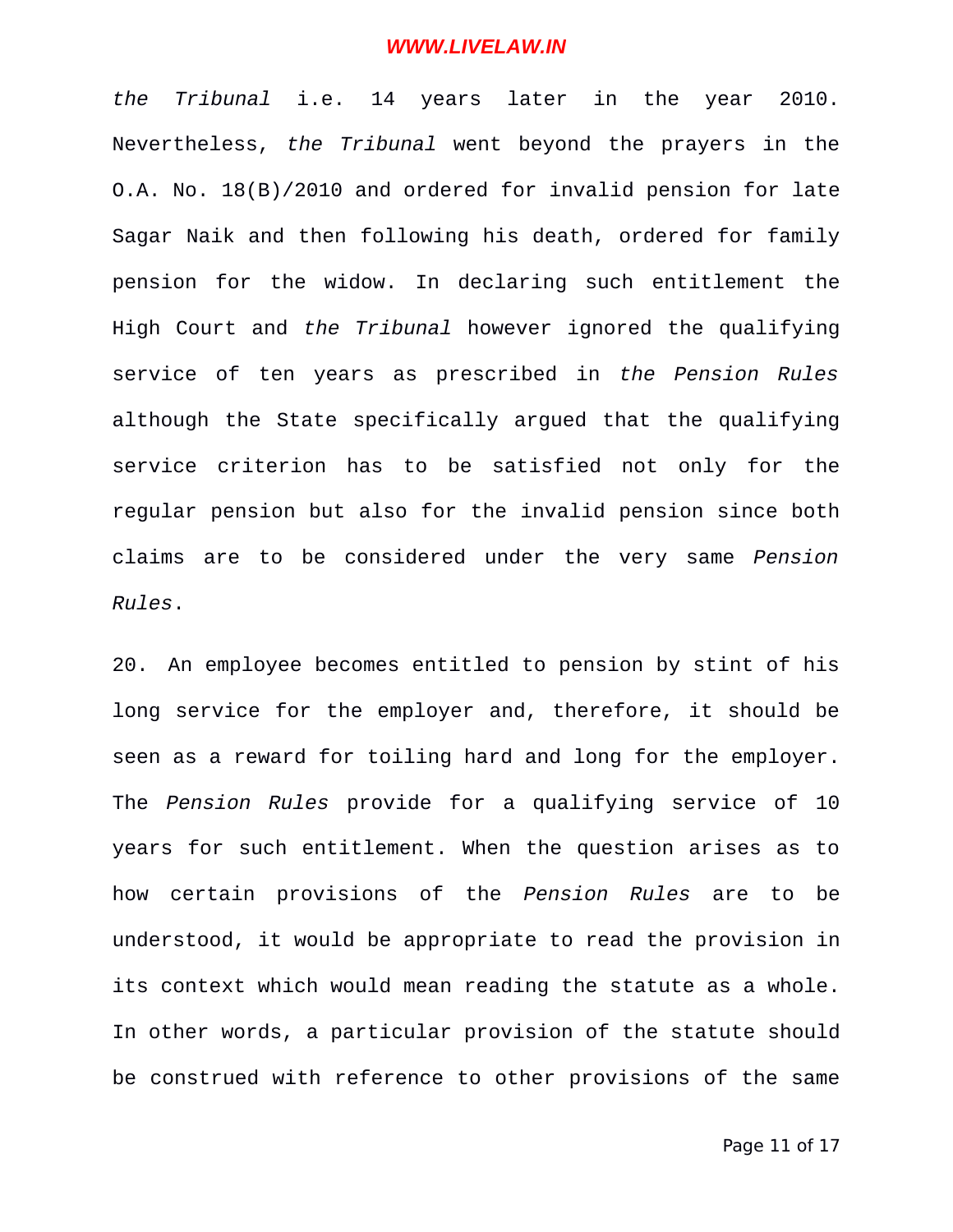statute so as to construe the enactment as a whole. It would also be necessary to avoid an interpretation which will involve conflict with two provisions of the same statute and effort should be made for harmonious construction. In other words, the provision of a Rule cannot be used to defeat another Rule unless it is impossible to effect reconciliation between them. Pension as already stated is earned by stint of continuity and longevity of service and minimum qualifying service should therefore be understood as the requirement for invalid pension as well. The *Pension Rules* can be harmoniously construed in this manner and in that event, there shall be no clash between different provisions in the said Rules.

21. The condition of qualifying service prescribed in the *Pension Rules* must be satisfied to become eligible for invalid pension and the arguments made to the contrary that invalid pension can be claimed under *Rule 39* without satisfying the stipulated qualifying service mentioned in the same Rules, do not appeal to us. The respondent's husband who had served for lesser years then the 10 years qualifying service, was found entitled by his employers to service gratuity only, because of his premature retirement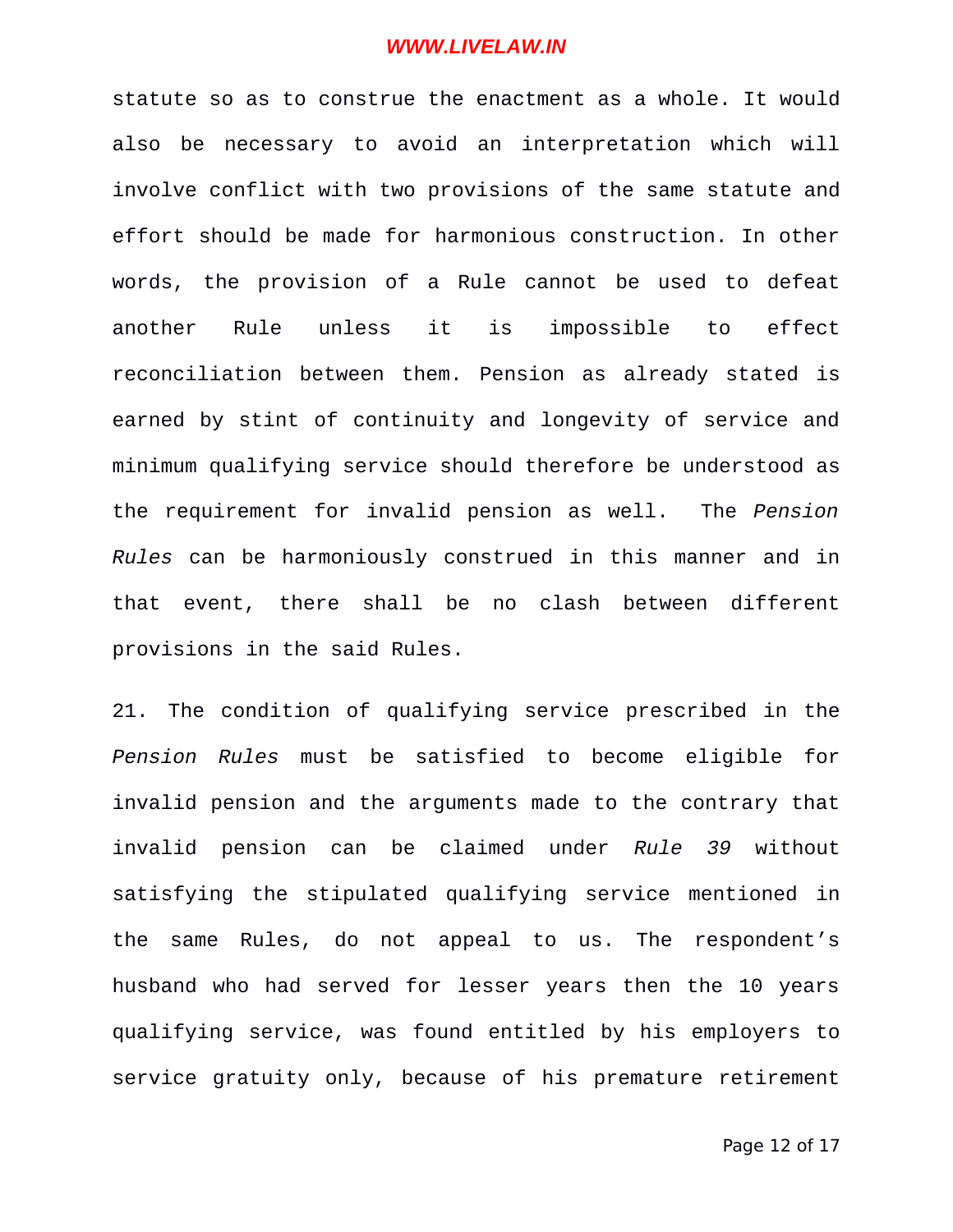on the ground of mental incapacitation and this is what is prescribed by the *Pension Rules*. The dues toward service gratuity was paid accordingly. The *Pension Rules definitely* envisaged that there could be a situation where an employee may not be eligible for pension benefits for not satisfying the prescribed qualifying service of 10 years. For those with less than 10 years' service, the *Pension Rules* provide for gratuity payment and therefore, it is difficult for us to conclude that for invalid pension, qualifying years of service, can be ignored.

<span id="page-12-0"></span>22. The above view of ours is supported by the ratio in *Union of India and Another Vs. Bashirbhai R. Khiliji[1](#page-12-0)*, where this Court was considering claim for invalid pension for an armed constable in the CRPF who suffered from pyrogenic meningitis and neurosensory deafness (bilateral). In that case, the CRPF personnel was declared unfit for active duty, and he was invalidated from service. He applied to authorities for invalid pension but that was rejected on the ground that he had not completed the qualifying service of 10 years. Instead, he was paid service gratuity. The High Court in that case however, took the view that since the CRPF Constable's invalidity was 100 per cent, he was 1(2007) 6 SCC 16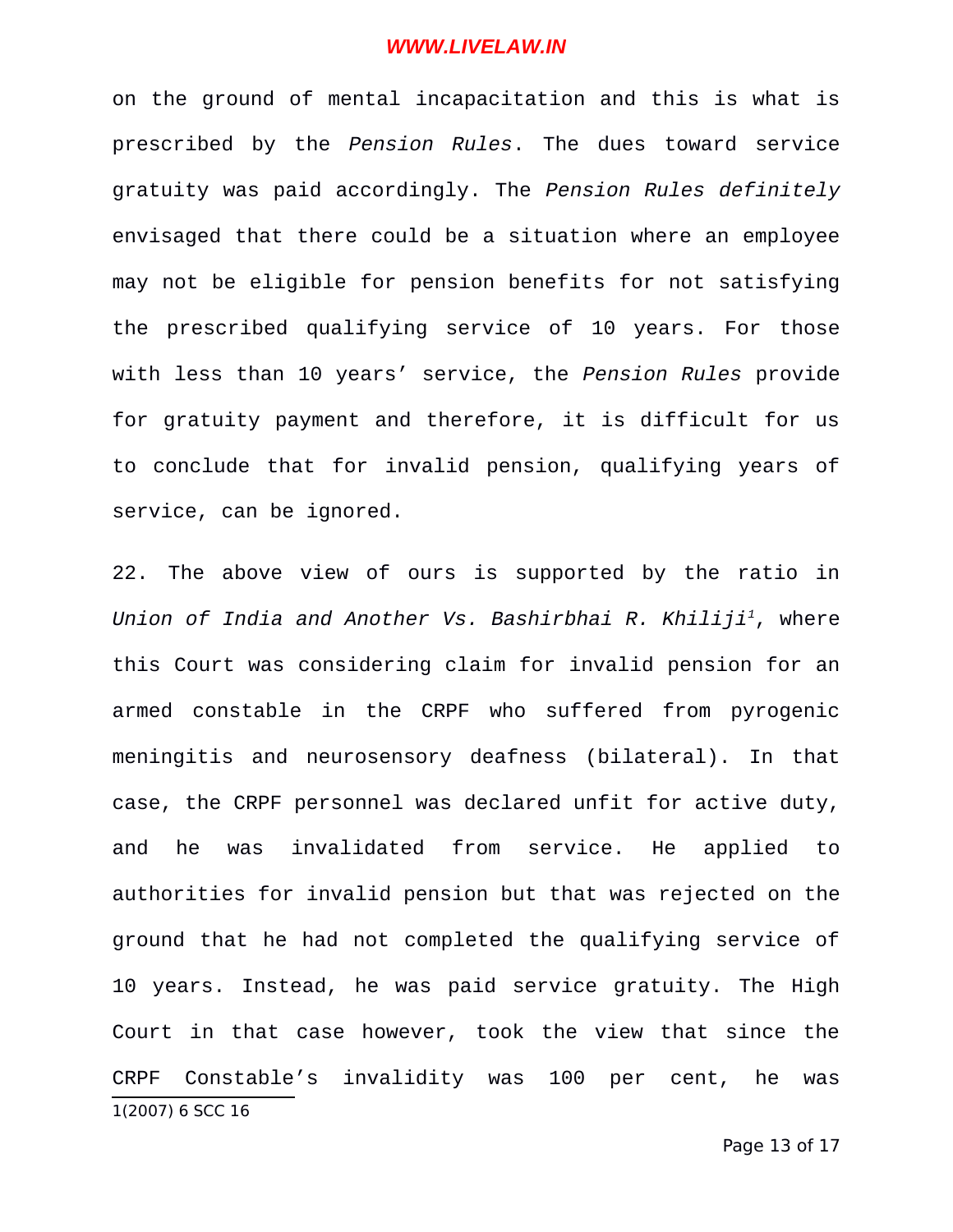entitled to invalid pension and the stipulation of 10 years of qualifying service could not be invoked to deny him the invalid pension. However, Justice A.K. Mathur, speaking for a two judge Bench of this Court while interpreting similar provisions in the applicable Rules, negated the High Court's view and pronounced on the issue of qualifying service for invalid pension, in the following manner:-

". . . . . . . . . . . . . . . . . . . . . .

9. We are presently concerned with two provisions of the Rules i.e., Rule 38 and 49. Rule 38, as reproduced above, contemplates the invalid pension. The procedure has been mentioned therein i.e. in case an incumbent retires from service on account of bodily or mental infirmity which permanently incapacitated him for the service, then a medical certificate of incapacity shall be given by the authorities concerned and in particular Form 23 the same may be applied before the competent authority. It is true that the qualifying service is not mentioned in Rule 38 but Rule 49 which deals with the amount of pension stipulates that a government servant retiring in accordance with the provisions of these Rules before completing qualifying service of ten years, the amount of service gratuity shall be calculated at the rate of half month's emoluments for every completed six-monthly period of qualifying service. Therefore, the minimum qualifying service of ten years is mentioned in Rule 49. The word "qualifying service" has been defined in Rule 3(1)(q) of the Rules which read as under: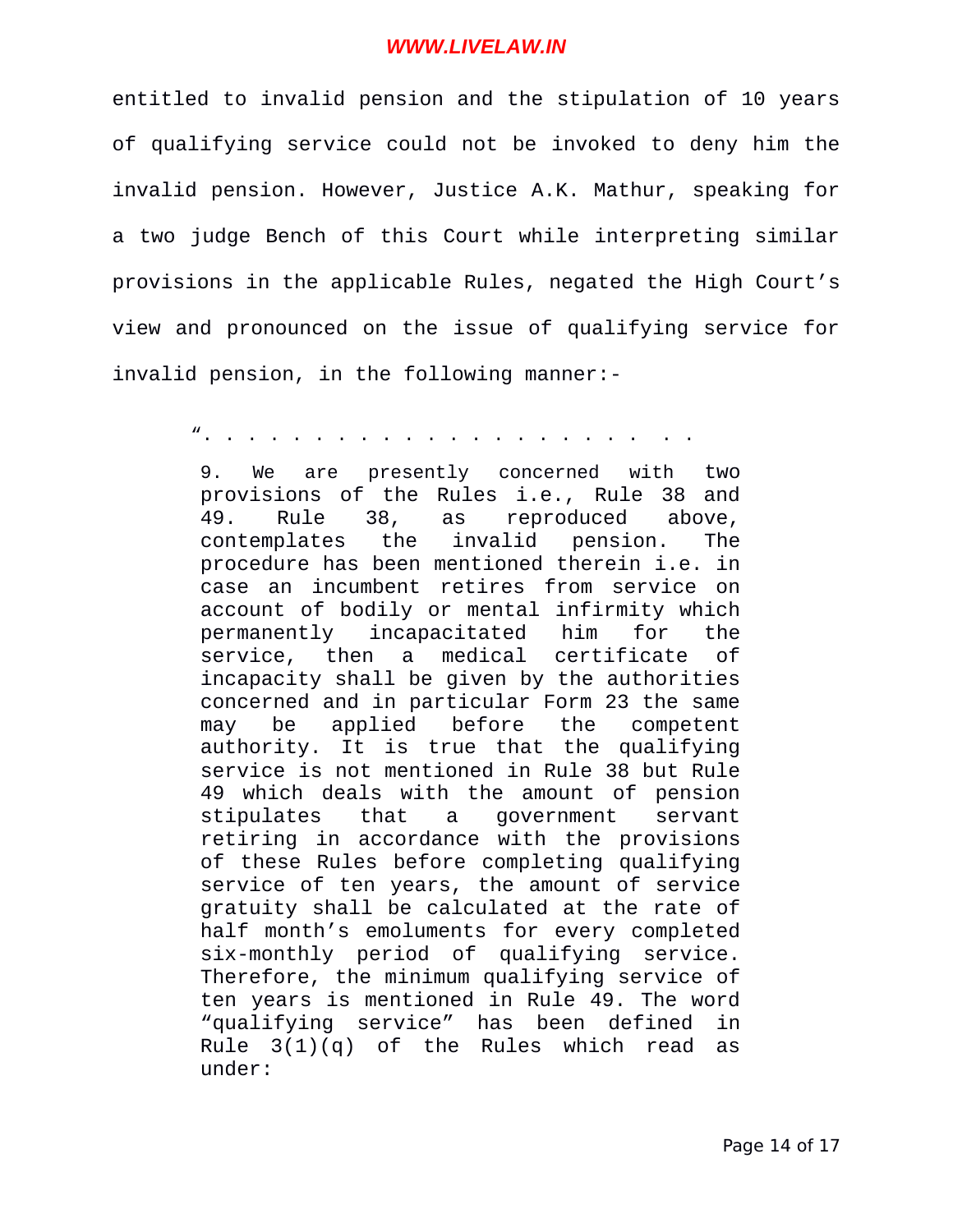"3. (1)(q) 'qualifying service' means service rendered while on duty or otherwise which shall be taken into account for the purpose of pensions and gratuities admissible under these Rules;"

10. Therefore, the minimum qualifying service which is required for the pension as mentioned in Rule 49, is ten years. The qualifying service has been explained in various memos issued by the Government of India from time to time. But Rule 49 read with Rule 38 makes it clear that qualifying service of pension is ten years and therefore, gratuity is determined after completion of qualifying service of ten years. Therefore, for grant of any kind of pension one has to put in the minimum of ten years of qualifying service. The respondent in the present case, does not have the minimum qualifying service. Therefore, the authorities declined to grant him the invalid pension. But the amount of gratuity has been determined and the same was paid to him.

. . . . . . . .. . . . . . . . . . . . . ." *(Underlining added)*

23. The above enunciation of the law on requirement of qualifying service for invalid pension by the bench of two judges is reiterated and approved by us.

24. In a case like this, the need for compassion and the compliance of the norms has to be balanced. As earlier noted, the allowable gratuity benefits were granted on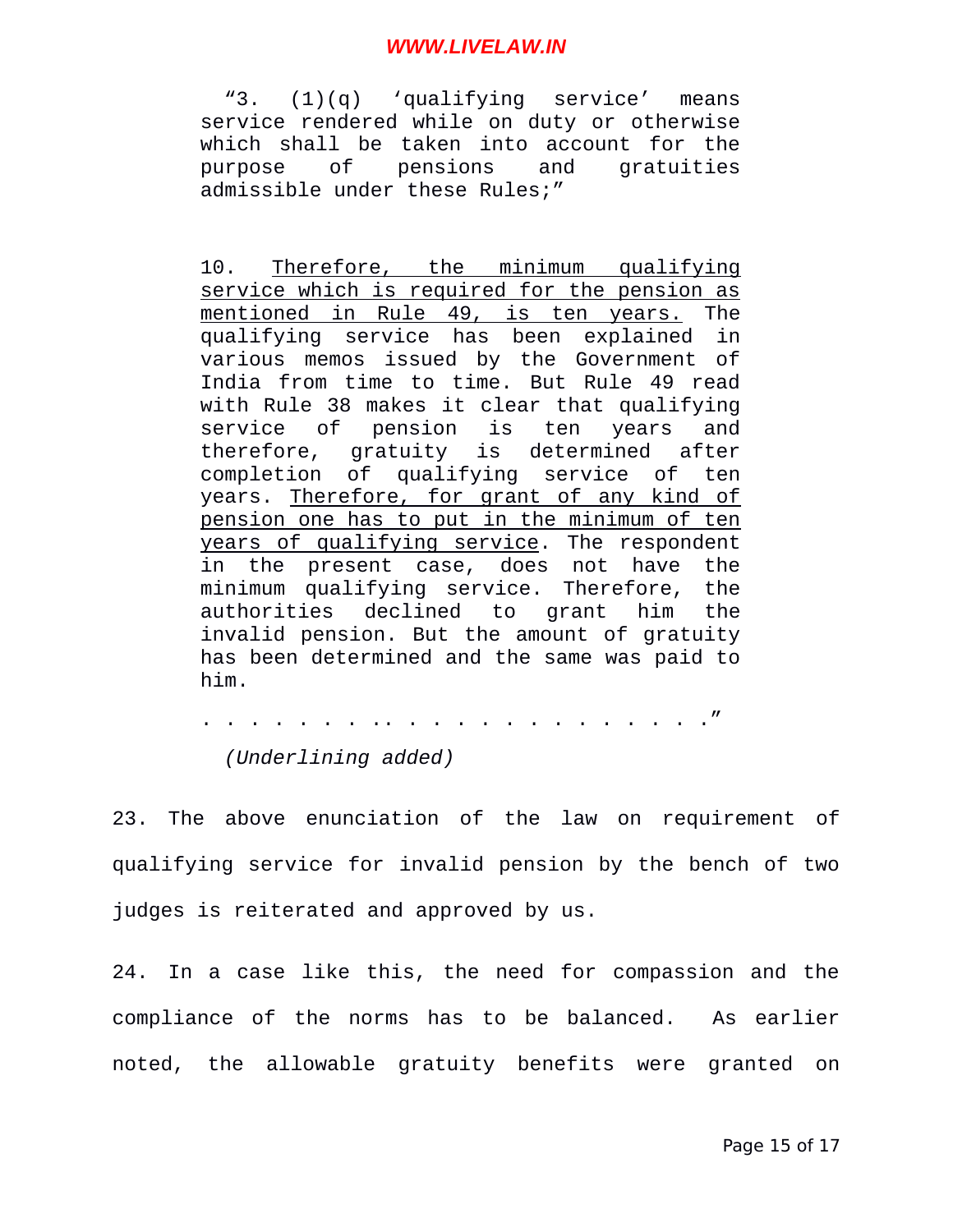account of the respondent's husband and after he died, the widow was appointed (on 12.6.2006) in a government job under the Rehabilitation Assistance Scheme. Thus, the needed means of sustenance was provided to the deceased's family.

25. The respondent's husband had not served for ten years and was therefore, he disentitled for regular pension. For the same reason, he cannot also be held entitled to invalid pension. The different provisions of *the Pension Rules* cannot be read in isolation and must be construed harmoniously and the requirement of qualifying service cannot be said to be irrelevant for claiming different service benefits under the same Rules. Here the employee did not satisfy the requirement of qualifying service and therefore the invalid pension could not have been ordered for him, under *Rule 39* of *the Pension Rules.*

26. In the above context, it will bear emphasis that the respondent never prayed for invalid pension for her husband in her O.A. and yet *the Tribunal* as well as the High Court granted her the unclaimed relief. Such additional munificence, in addition to the job provided to the first respondent under the Rehabilitation Assistance Scheme for